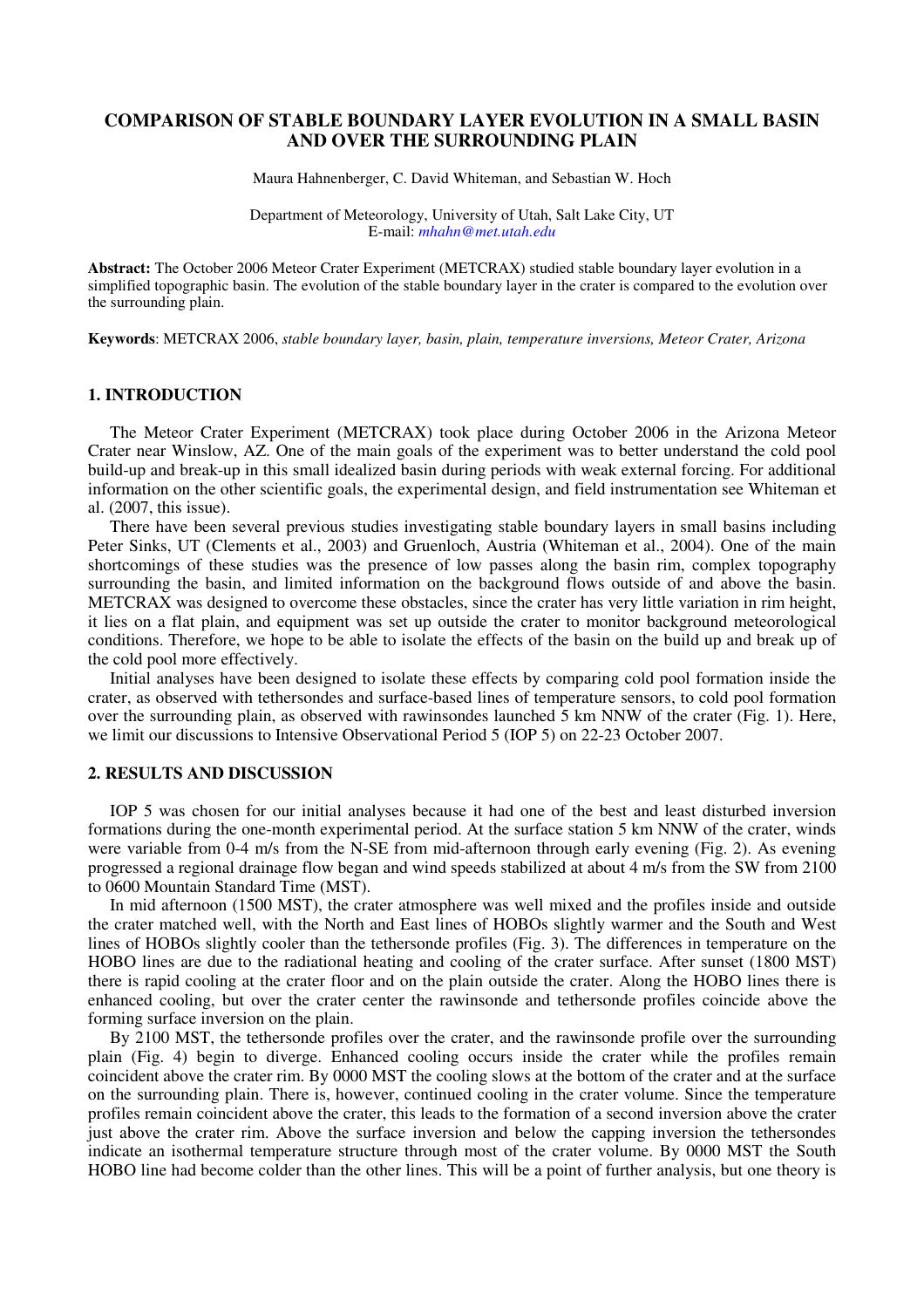that the regional southwesterly drainage flow on the surrounding plain helps to advect colder air from the surface of the surrounding plain onto the outside sidewalls of the crater (and sometimes over the crater rim into the crater volume).

As the night progresses we see continued cooling both at the bottom of the crater, in the crater volume, at the surface of the surrounding plain, and above the surrounding plain (Fig. 5). The crater volume had continued to cool at a rate faster than the atmosphere above the plain, leading the inversion at the crater rim level to strengthen by early morning (0614 LST). Temperatures on the South outside sidewalls of the crater became colder than the sidewalls at the same elevation inside the crater. A possible explanation for this is that, since the sidewalls outside the crater have a lower-angle slope, there was less horizontal mixing, and temperatures became similar to those on the surface of the plain. This explanation is supported by the fact that temperatures decreases as we move away from the crater towards the plain, and as the slope decreases. Temperatures on the South and West lines are colder than on the other lines. This may be explained by the southwesterly drainage flow bringing cold air from the surface of the plain to these locations.

After sunrise, surface temperatures inside the crater quickly rise so that the shallow surface inversion is



destroyed within minutes, as seen from tethersonde profiles at these times (not shown). The crater top inversion takes more time to remove, since a larger volume of air must be heated. However, by the time the sun has illuminated most of the crater (0913 MST), the crater volume became nearly isothermal, and may actually have warmed more than the atmosphere above the surrounding plain due to the increased surface area and lower volume subject to heating in the crater. The East HOBO line lagged behind in heating because of the late sunrise caused by shading from the crater rim. The other three HOBO lines are consistently warmer than the tethersonde profiles at this time, showing us that the heating of the crater volume is driven by the heating at the sidewalls.

From this analysis, surface temperatures from the lines of HOBOs can be used as a first guess to free-air temperature profiles over the crater, but they would introduce considerable error. They do, however, give us a much better idea of the three-dimensional temperature structure of the crater volume. Furthermore, from the HOBO lines we see that even during nighttime stable periods, temperature structure varies with location in the crater. We hypothesize that this asymmetry is caused by the interaction of the crater with the background flow on the plain surrounding the crater.

**Figure 1:** Equipment locations. Site A instrumentation included the rawinsonde set and the automatic weather station. The instrumentation in and around the crater (Site B) included the HOBO lines (shown) and the tethersonde launch sites. Site C and instrumentation at other sites are described more fully by Whiteman et al. (2007, this volume).

#### **3. CONCLUSIONS**

Comparisons of the boundary layer evolution within and above the crater to the boundary layer evolution above the surrounding plain indicate marked differences. Temperature profiles generally converge by about 200-250 m above the crater floor (i.e., 50-100 m above the crater rim), but below this show distinctly different structures. The rawinsonde profiles showed an initial rapid surface inversion formation and then a slow cooling of the boundary layer throughout the night. The tethersonde profiles also indicate this rapid surface inversion formation, but then show a higher rate of cooling in the crater volume. At 200-250 m above the crater floor the cooling is equal to that over the surrounding plain. This leads to a temperature structure over the crater of a strong surface inversion, then an isothermal layer through most of the crater volume, followed by a capping inversion at the crater rim level which acts to connect the colder air in the crater to the warmer air above the surrounding plain.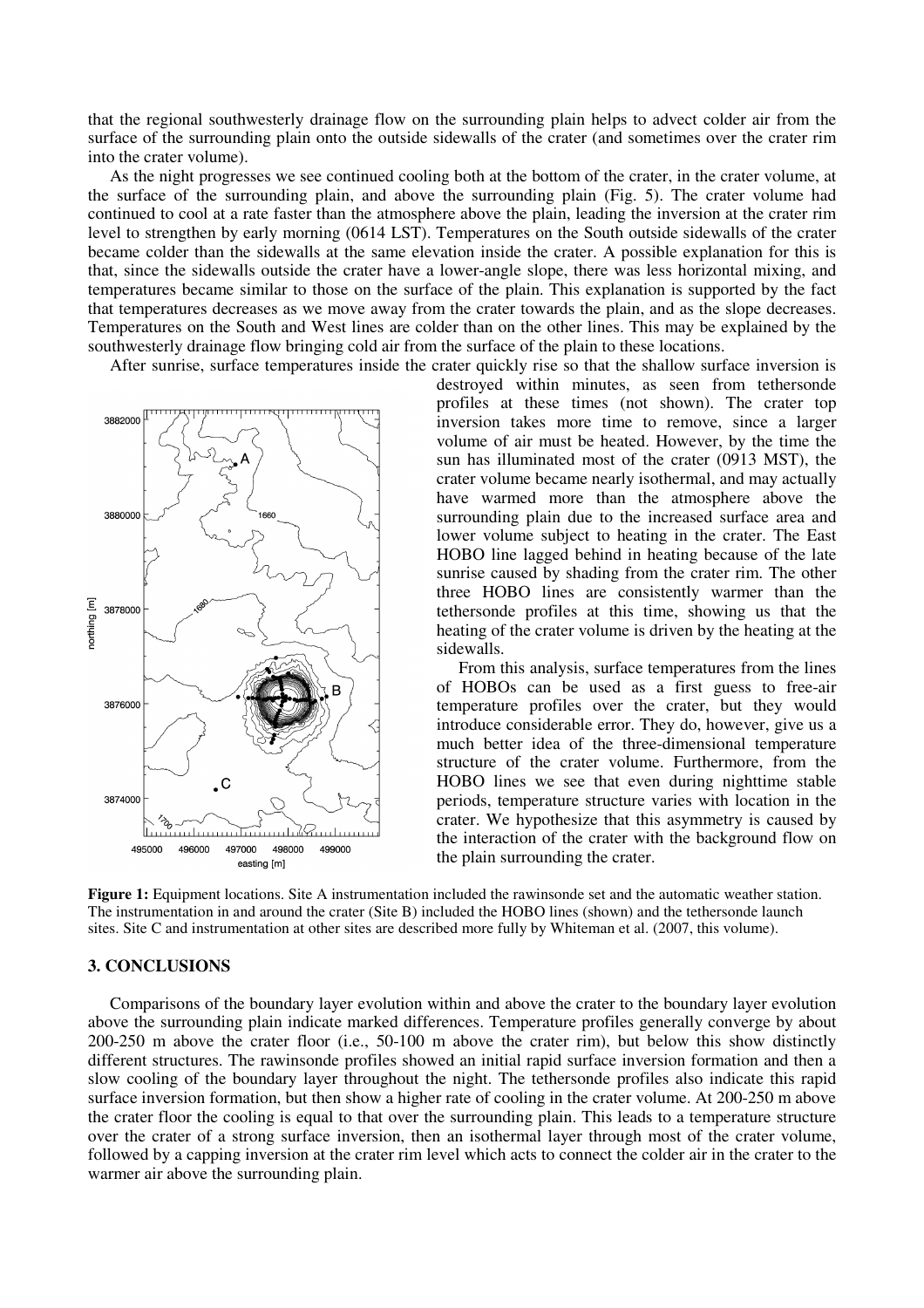The HOBO profiles indicate that the three-dimensional temperature structure within the crater is not symmetrical, and it is possible that the background flows on the surrounding plain are important in creating and maintaining this three-dimensional structure. Colder air present on the South sidewalls inside and outside the crater may be a result of a Southwesterly drainage flow transporting cold air from the surface of the plain towards and possibly into the crater.



**Figure 2:** Surface weather data (temperature, wind speed, and wind direction) from an automatic weather station on the plain 5 km NNW of the crater. This station was co-located with the rawinsonde launches.



**Figure 3:** Coincident temperature profiles and pseudo-vertical profiles during IOP 5 from HOBO lines running east, west, north, and south in the crater, tethersondes at the center site in the crater, and a rawinsonde at a site 5 km NNW of the crater. Profiles are for 22 October at 1500 and 1800 MST.